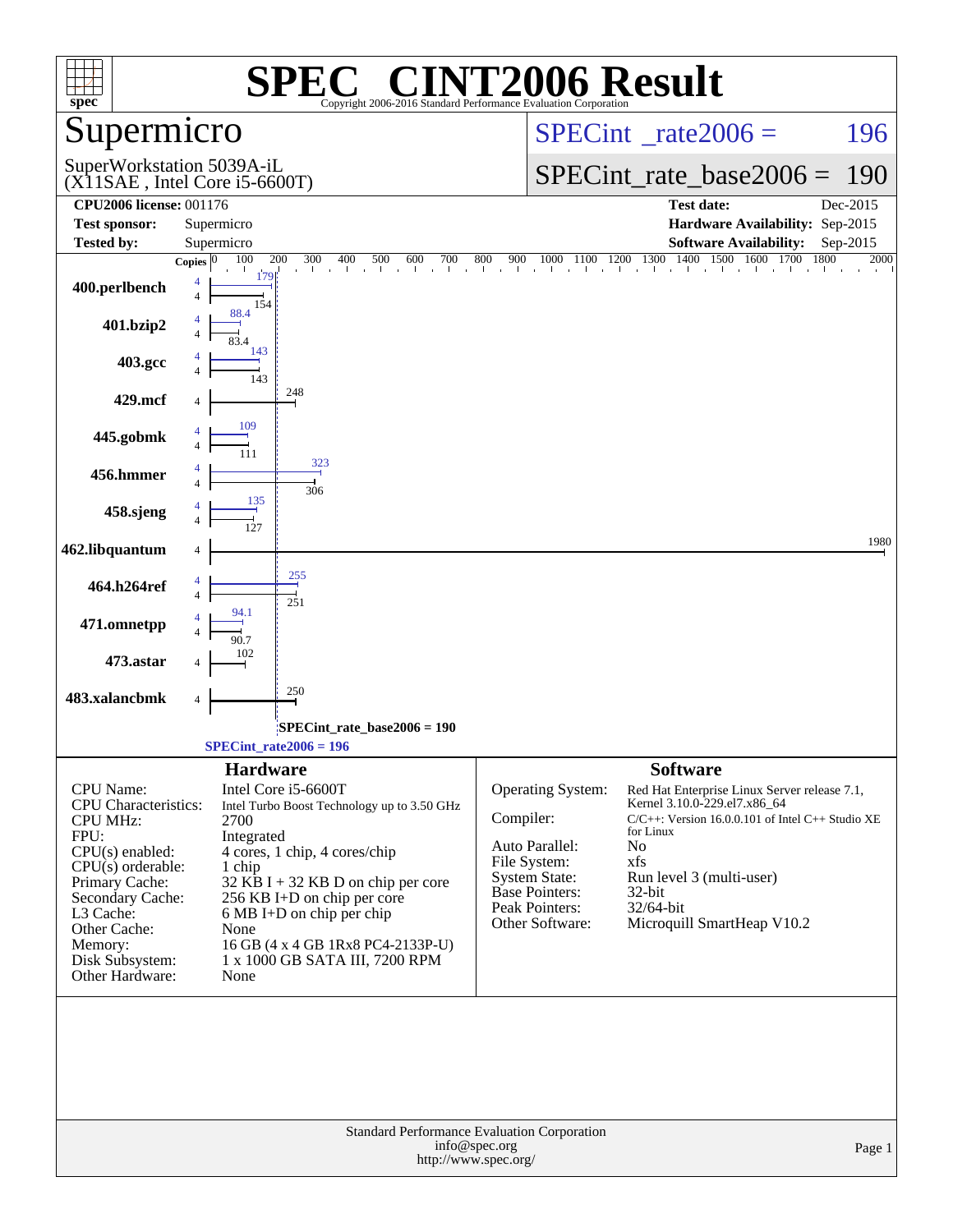

#### Supermicro

### SPECint rate $2006 = 196$

#### (X11SAE , Intel Core i5-6600T) SuperWorkstation 5039A-iL

[SPECint\\_rate\\_base2006 =](http://www.spec.org/auto/cpu2006/Docs/result-fields.html#SPECintratebase2006) 190

**[CPU2006 license:](http://www.spec.org/auto/cpu2006/Docs/result-fields.html#CPU2006license)** 001176 **[Test date:](http://www.spec.org/auto/cpu2006/Docs/result-fields.html#Testdate)** Dec-2015 **[Test sponsor:](http://www.spec.org/auto/cpu2006/Docs/result-fields.html#Testsponsor)** Supermicro **[Hardware Availability:](http://www.spec.org/auto/cpu2006/Docs/result-fields.html#HardwareAvailability)** Sep-2015 **[Tested by:](http://www.spec.org/auto/cpu2006/Docs/result-fields.html#Testedby)** Supermicro **Supermicro [Software Availability:](http://www.spec.org/auto/cpu2006/Docs/result-fields.html#SoftwareAvailability)** Sep-2015

#### **[Results Table](http://www.spec.org/auto/cpu2006/Docs/result-fields.html#ResultsTable)**

|                    | <b>Base</b>                                                                                              |                |       |                |       |                |       |                | <b>Peak</b>    |              |                |              |                |              |  |
|--------------------|----------------------------------------------------------------------------------------------------------|----------------|-------|----------------|-------|----------------|-------|----------------|----------------|--------------|----------------|--------------|----------------|--------------|--|
| <b>Benchmark</b>   | <b>Copies</b>                                                                                            | <b>Seconds</b> | Ratio | <b>Seconds</b> | Ratio | <b>Seconds</b> | Ratio | <b>Copies</b>  | <b>Seconds</b> | <b>Ratio</b> | <b>Seconds</b> | <b>Ratio</b> | <b>Seconds</b> | <b>Ratio</b> |  |
| 400.perlbench      |                                                                                                          | 253            | 154   | 253            | 154   | 253            | 154   |                | 218            | 179          | 218            | 179          | 218            | 179          |  |
| 401.bzip2          |                                                                                                          | 462            | 83.5  | 464            | 83.3  | 463            | 83.4  | $\overline{4}$ | 438            | 88.2         | 437            | 88.4         | 437            | 88.4         |  |
| $403.\mathrm{gcc}$ |                                                                                                          | 225            | 143   | 224            | 144   | 226            | 142   | $\overline{4}$ | 225            | 143          | 225            | 143          | 225            | <u>143</u>   |  |
| $429$ .mcf         |                                                                                                          | 147            | 248   | 147            | 248   | 147            | 249   | $\overline{4}$ | 147            | 248          | 147            | 248          | 147            | 249          |  |
| $445$ .gobm $k$    |                                                                                                          | 376            | 112   | 376            | 111   | 377            | 111   | $\overline{4}$ | 383            | 109          | 383            | 110          | 383            | 109          |  |
| 456.hmmer          |                                                                                                          | 122            | 305   | 122            | 306   | 122            | 307   | $\overline{4}$ | 115            | 323          | <b>116</b>     | 323          | 116            | 322          |  |
| 458.sjeng          |                                                                                                          | 381            | 127   | 382            | 127   | 381            | 127   | 4              | 359            | 135          | 360            | 135          | 359            | 135          |  |
| 462.libquantum     |                                                                                                          | 42.0           | 1980  | 42.0           | 1970  | 42.0           | 1980  | 4              | 42.0           | 1980         | 42.0           | 1970         | 42.0           | 1980         |  |
| 464.h264ref        |                                                                                                          | 352            | 252   | 352            | 251   | 352            | 251   | $\overline{4}$ | 346            | 256          | 347            | 255          | 347            | 255          |  |
| 471.omnetpp        |                                                                                                          | 276            | 90.7  | 276            | 90.7  | 276            | 90.7  | $\overline{4}$ | 266            | 93.9         | 266            | 94.1         | 265            | 94.3         |  |
| 473.astar          |                                                                                                          | 275            | 102   | 276            | 102   | 276            | 102   | $\overline{4}$ | 275            | 102          | 276            | 102          | 276            | 102          |  |
| 483.xalancbmk      | Δ                                                                                                        | 110            | 250   | 110            | 250   | 111            | 249   | $\overline{4}$ | <b>110</b>     | 250          | 110            | 250          | 111            | 249          |  |
|                    | Results appear in the order in which they were run. Bold underlined text indicates a median measurement. |                |       |                |       |                |       |                |                |              |                |              |                |              |  |

#### **[Submit Notes](http://www.spec.org/auto/cpu2006/Docs/result-fields.html#SubmitNotes)**

 The taskset mechanism was used to bind copies to processors. The config file option 'submit' was used to generate taskset commands to bind each copy to a specific processor. For details, please see the config file.

#### **[Operating System Notes](http://www.spec.org/auto/cpu2006/Docs/result-fields.html#OperatingSystemNotes)**

Stack size set to unlimited using "ulimit -s unlimited"

#### **[Platform Notes](http://www.spec.org/auto/cpu2006/Docs/result-fields.html#PlatformNotes)**

 Sysinfo program /home/cpu2006/config/sysinfo.rev6914 \$Rev: 6914 \$ \$Date:: 2014-06-25 #\$ e3fbb8667b5a285932ceab81e28219e1 running on localhost.localdomain Wed Dec 16 22:59:25 2015 This section contains SUT (System Under Test) info as seen by some common utilities. To remove or add to this section, see: <http://www.spec.org/cpu2006/Docs/config.html#sysinfo> From /proc/cpuinfo model name : Intel(R) Core(TM) i5-6600T CPU @ 2.70GHz 1 "physical id"s (chips) 4 "processors" cores, siblings (Caution: counting these is hw and system dependent. The following excerpts from /proc/cpuinfo might not be reliable. Use with caution.) cpu cores : 4 siblings : 4 Continued on next page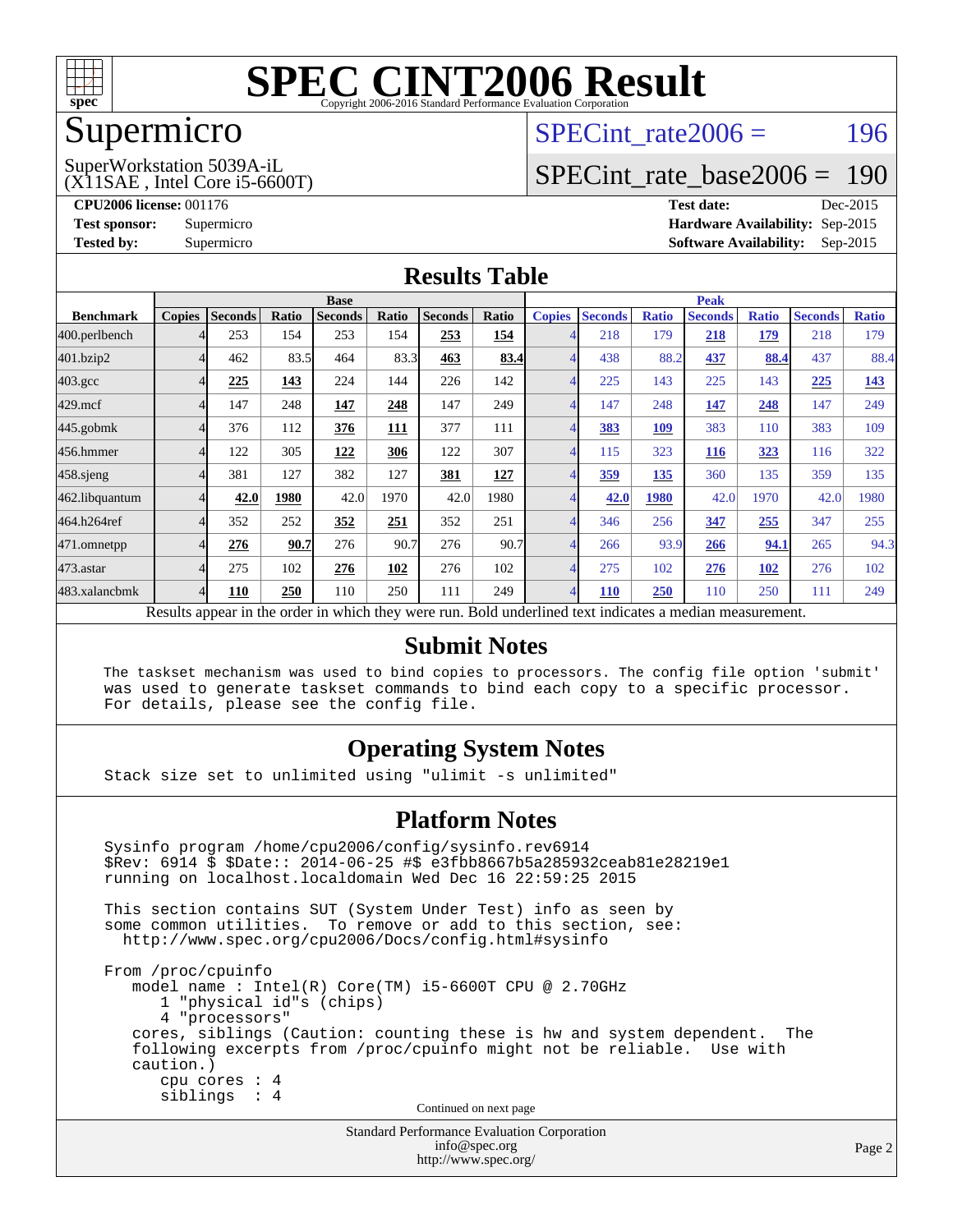

#### Supermicro

SPECint rate $2006 = 196$ 

(X11SAE , Intel Core i5-6600T) SuperWorkstation 5039A-iL

[SPECint\\_rate\\_base2006 =](http://www.spec.org/auto/cpu2006/Docs/result-fields.html#SPECintratebase2006) 190

**[CPU2006 license:](http://www.spec.org/auto/cpu2006/Docs/result-fields.html#CPU2006license)** 001176 **[Test date:](http://www.spec.org/auto/cpu2006/Docs/result-fields.html#Testdate)** Dec-2015 **[Test sponsor:](http://www.spec.org/auto/cpu2006/Docs/result-fields.html#Testsponsor)** Supermicro **[Hardware Availability:](http://www.spec.org/auto/cpu2006/Docs/result-fields.html#HardwareAvailability)** Sep-2015 **[Tested by:](http://www.spec.org/auto/cpu2006/Docs/result-fields.html#Testedby)** Supermicro **Supermicro [Software Availability:](http://www.spec.org/auto/cpu2006/Docs/result-fields.html#SoftwareAvailability)** Sep-2015

#### **[Platform Notes \(Continued\)](http://www.spec.org/auto/cpu2006/Docs/result-fields.html#PlatformNotes)**

 physical 0: cores 0 1 2 3 cache size : 6144 KB From /proc/meminfo MemTotal: 16039784 kB HugePages\_Total: 0 Hugepagesize: 2048 kB From /etc/\*release\* /etc/\*version\* os-release: NAME="Red Hat Enterprise Linux Server" VERSION="7.1 (Maipo)" ID="rhel" ID\_LIKE="fedora" VERSION\_ID="7.1" PRETTY\_NAME="Red Hat Enterprise Linux Server 7.1 (Maipo)" ANSI\_COLOR="0;31" CPE\_NAME="cpe:/o:redhat:enterprise\_linux:7.1:GA:server" redhat-release: Red Hat Enterprise Linux Server release 7.1 (Maipo) system-release: Red Hat Enterprise Linux Server release 7.1 (Maipo) system-release-cpe: cpe:/o:redhat:enterprise\_linux:7.1:ga:server uname -a: Linux localhost.localdomain 3.10.0-229.el7.x86\_64 #1 SMP Thu Jan 29 18:37:38 EST 2015 x86 64 x86 64 x86 64 GNU/Linux run-level 3 Dec 17 06:58 SPEC is set to: /home/cpu2006 Filesystem Type Size Used Avail Use% Mounted on /dev/mapper/rhel-home xfs 850G 3.4G 846G 1% /home Additional information from dmidecode: Warning: Use caution when you interpret this section. The 'dmidecode' program reads system data which is "intended to allow hardware to be accurately determined", but the intent may not be met, as there are frequent changes to hardware, firmware, and the "DMTF SMBIOS" standard.

 BIOS American Megatrends Inc. 1.0a 12/01/2015 Memory: 4x Samsung M378A5143DB0-CPB 4 GB 1 rank 2133 MHz

(End of data from sysinfo program)

#### **[General Notes](http://www.spec.org/auto/cpu2006/Docs/result-fields.html#GeneralNotes)**

Environment variables set by runspec before the start of the run: LD\_LIBRARY\_PATH = "/home/cpu2006/libs/32:/home/cpu2006/libs/64:/home/cpu2006/sh"

 Binaries compiled on a system with 1x Intel Core i5-4670K CPU + 32GB memory using RedHat EL 7.1

Continued on next page

Standard Performance Evaluation Corporation [info@spec.org](mailto:info@spec.org) <http://www.spec.org/>

Page 3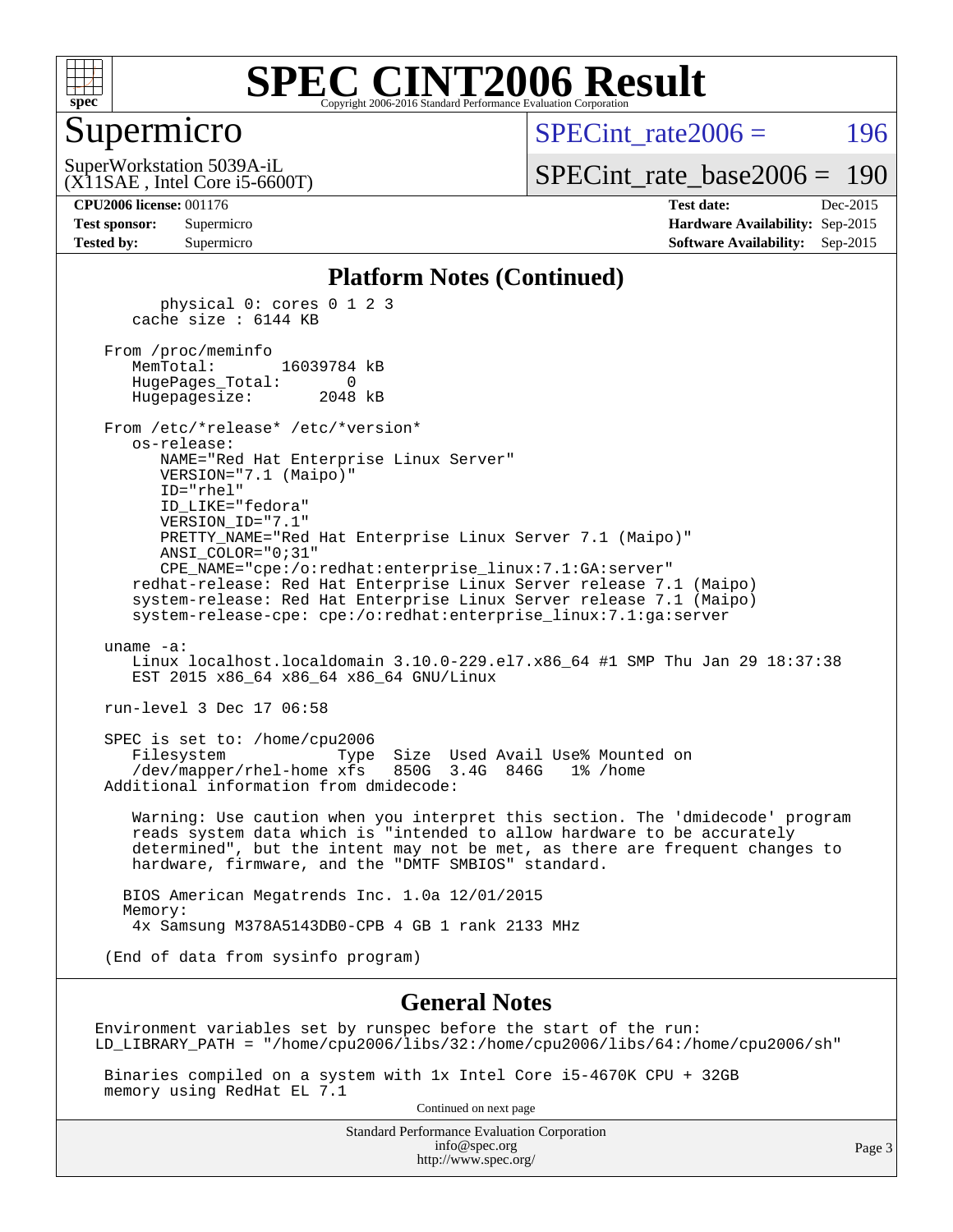

### Supermicro

SPECint rate $2006 = 196$ 

(X11SAE , Intel Core i5-6600T) SuperWorkstation 5039A-iL

SPECint rate base  $2006 = 190$ 

**[CPU2006 license:](http://www.spec.org/auto/cpu2006/Docs/result-fields.html#CPU2006license)** 001176 **[Test date:](http://www.spec.org/auto/cpu2006/Docs/result-fields.html#Testdate)** Dec-2015 **[Test sponsor:](http://www.spec.org/auto/cpu2006/Docs/result-fields.html#Testsponsor)** Supermicro **[Hardware Availability:](http://www.spec.org/auto/cpu2006/Docs/result-fields.html#HardwareAvailability)** Sep-2015 **[Tested by:](http://www.spec.org/auto/cpu2006/Docs/result-fields.html#Testedby)** Supermicro **Supermicro [Software Availability:](http://www.spec.org/auto/cpu2006/Docs/result-fields.html#SoftwareAvailability)** Sep-2015

#### **[General Notes \(Continued\)](http://www.spec.org/auto/cpu2006/Docs/result-fields.html#GeneralNotes)**

 Transparent Huge Pages enabled with: echo always > /sys/kernel/mm/transparent\_hugepage/enabled

### **[Base Compiler Invocation](http://www.spec.org/auto/cpu2006/Docs/result-fields.html#BaseCompilerInvocation)**

[C benchmarks](http://www.spec.org/auto/cpu2006/Docs/result-fields.html#Cbenchmarks):

[icc -m32 -L/opt/intel/compilers\\_and\\_libraries\\_2016/linux/compiler/lib/ia32\\_lin](http://www.spec.org/cpu2006/results/res2016q1/cpu2006-20151223-38507.flags.html#user_CCbase_intel_icc_e10256ba5924b668798078a321b0cb3f)

[C++ benchmarks:](http://www.spec.org/auto/cpu2006/Docs/result-fields.html#CXXbenchmarks)

[icpc -m32 -L/opt/intel/compilers\\_and\\_libraries\\_2016/linux/compiler/lib/ia32\\_lin](http://www.spec.org/cpu2006/results/res2016q1/cpu2006-20151223-38507.flags.html#user_CXXbase_intel_icpc_b4f50a394bdb4597aa5879c16bc3f5c5)

#### **[Base Portability Flags](http://www.spec.org/auto/cpu2006/Docs/result-fields.html#BasePortabilityFlags)**

 400.perlbench: [-D\\_FILE\\_OFFSET\\_BITS=64](http://www.spec.org/cpu2006/results/res2016q1/cpu2006-20151223-38507.flags.html#user_basePORTABILITY400_perlbench_file_offset_bits_64_438cf9856305ebd76870a2c6dc2689ab) [-DSPEC\\_CPU\\_LINUX\\_IA32](http://www.spec.org/cpu2006/results/res2016q1/cpu2006-20151223-38507.flags.html#b400.perlbench_baseCPORTABILITY_DSPEC_CPU_LINUX_IA32) 401.bzip2: [-D\\_FILE\\_OFFSET\\_BITS=64](http://www.spec.org/cpu2006/results/res2016q1/cpu2006-20151223-38507.flags.html#user_basePORTABILITY401_bzip2_file_offset_bits_64_438cf9856305ebd76870a2c6dc2689ab) 403.gcc: [-D\\_FILE\\_OFFSET\\_BITS=64](http://www.spec.org/cpu2006/results/res2016q1/cpu2006-20151223-38507.flags.html#user_basePORTABILITY403_gcc_file_offset_bits_64_438cf9856305ebd76870a2c6dc2689ab) 429.mcf: [-D\\_FILE\\_OFFSET\\_BITS=64](http://www.spec.org/cpu2006/results/res2016q1/cpu2006-20151223-38507.flags.html#user_basePORTABILITY429_mcf_file_offset_bits_64_438cf9856305ebd76870a2c6dc2689ab) 445.gobmk: [-D\\_FILE\\_OFFSET\\_BITS=64](http://www.spec.org/cpu2006/results/res2016q1/cpu2006-20151223-38507.flags.html#user_basePORTABILITY445_gobmk_file_offset_bits_64_438cf9856305ebd76870a2c6dc2689ab) 456.hmmer: [-D\\_FILE\\_OFFSET\\_BITS=64](http://www.spec.org/cpu2006/results/res2016q1/cpu2006-20151223-38507.flags.html#user_basePORTABILITY456_hmmer_file_offset_bits_64_438cf9856305ebd76870a2c6dc2689ab) 458.sjeng: [-D\\_FILE\\_OFFSET\\_BITS=64](http://www.spec.org/cpu2006/results/res2016q1/cpu2006-20151223-38507.flags.html#user_basePORTABILITY458_sjeng_file_offset_bits_64_438cf9856305ebd76870a2c6dc2689ab) 462.libquantum: [-D\\_FILE\\_OFFSET\\_BITS=64](http://www.spec.org/cpu2006/results/res2016q1/cpu2006-20151223-38507.flags.html#user_basePORTABILITY462_libquantum_file_offset_bits_64_438cf9856305ebd76870a2c6dc2689ab) [-DSPEC\\_CPU\\_LINUX](http://www.spec.org/cpu2006/results/res2016q1/cpu2006-20151223-38507.flags.html#b462.libquantum_baseCPORTABILITY_DSPEC_CPU_LINUX) 464.h264ref: [-D\\_FILE\\_OFFSET\\_BITS=64](http://www.spec.org/cpu2006/results/res2016q1/cpu2006-20151223-38507.flags.html#user_basePORTABILITY464_h264ref_file_offset_bits_64_438cf9856305ebd76870a2c6dc2689ab) 471.omnetpp: [-D\\_FILE\\_OFFSET\\_BITS=64](http://www.spec.org/cpu2006/results/res2016q1/cpu2006-20151223-38507.flags.html#user_basePORTABILITY471_omnetpp_file_offset_bits_64_438cf9856305ebd76870a2c6dc2689ab) 473.astar: [-D\\_FILE\\_OFFSET\\_BITS=64](http://www.spec.org/cpu2006/results/res2016q1/cpu2006-20151223-38507.flags.html#user_basePORTABILITY473_astar_file_offset_bits_64_438cf9856305ebd76870a2c6dc2689ab) 483.xalancbmk: [-D\\_FILE\\_OFFSET\\_BITS=64](http://www.spec.org/cpu2006/results/res2016q1/cpu2006-20151223-38507.flags.html#user_basePORTABILITY483_xalancbmk_file_offset_bits_64_438cf9856305ebd76870a2c6dc2689ab) [-DSPEC\\_CPU\\_LINUX](http://www.spec.org/cpu2006/results/res2016q1/cpu2006-20151223-38507.flags.html#b483.xalancbmk_baseCXXPORTABILITY_DSPEC_CPU_LINUX)

### **[Base Optimization Flags](http://www.spec.org/auto/cpu2006/Docs/result-fields.html#BaseOptimizationFlags)**

[C benchmarks](http://www.spec.org/auto/cpu2006/Docs/result-fields.html#Cbenchmarks):

[-xCORE-AVX2](http://www.spec.org/cpu2006/results/res2016q1/cpu2006-20151223-38507.flags.html#user_CCbase_f-xAVX2_5f5fc0cbe2c9f62c816d3e45806c70d7) [-ipo](http://www.spec.org/cpu2006/results/res2016q1/cpu2006-20151223-38507.flags.html#user_CCbase_f-ipo) [-O3](http://www.spec.org/cpu2006/results/res2016q1/cpu2006-20151223-38507.flags.html#user_CCbase_f-O3) [-no-prec-div](http://www.spec.org/cpu2006/results/res2016q1/cpu2006-20151223-38507.flags.html#user_CCbase_f-no-prec-div) [-opt-prefetch](http://www.spec.org/cpu2006/results/res2016q1/cpu2006-20151223-38507.flags.html#user_CCbase_f-opt-prefetch) [-opt-mem-layout-trans=3](http://www.spec.org/cpu2006/results/res2016q1/cpu2006-20151223-38507.flags.html#user_CCbase_f-opt-mem-layout-trans_a7b82ad4bd7abf52556d4961a2ae94d5)

[C++ benchmarks:](http://www.spec.org/auto/cpu2006/Docs/result-fields.html#CXXbenchmarks)

[-xCORE-AVX2](http://www.spec.org/cpu2006/results/res2016q1/cpu2006-20151223-38507.flags.html#user_CXXbase_f-xAVX2_5f5fc0cbe2c9f62c816d3e45806c70d7) [-ipo](http://www.spec.org/cpu2006/results/res2016q1/cpu2006-20151223-38507.flags.html#user_CXXbase_f-ipo) [-O3](http://www.spec.org/cpu2006/results/res2016q1/cpu2006-20151223-38507.flags.html#user_CXXbase_f-O3) [-no-prec-div](http://www.spec.org/cpu2006/results/res2016q1/cpu2006-20151223-38507.flags.html#user_CXXbase_f-no-prec-div) [-opt-prefetch](http://www.spec.org/cpu2006/results/res2016q1/cpu2006-20151223-38507.flags.html#user_CXXbase_f-opt-prefetch) [-opt-mem-layout-trans=3](http://www.spec.org/cpu2006/results/res2016q1/cpu2006-20151223-38507.flags.html#user_CXXbase_f-opt-mem-layout-trans_a7b82ad4bd7abf52556d4961a2ae94d5) [-Wl,-z,muldefs](http://www.spec.org/cpu2006/results/res2016q1/cpu2006-20151223-38507.flags.html#user_CXXbase_link_force_multiple1_74079c344b956b9658436fd1b6dd3a8a) [-L/sh -lsmartheap](http://www.spec.org/cpu2006/results/res2016q1/cpu2006-20151223-38507.flags.html#user_CXXbase_SmartHeap_32f6c82aa1ed9c52345d30cf6e4a0499)

### **[Base Other Flags](http://www.spec.org/auto/cpu2006/Docs/result-fields.html#BaseOtherFlags)**

[C benchmarks](http://www.spec.org/auto/cpu2006/Docs/result-fields.html#Cbenchmarks):

403.gcc: [-Dalloca=\\_alloca](http://www.spec.org/cpu2006/results/res2016q1/cpu2006-20151223-38507.flags.html#b403.gcc_baseEXTRA_CFLAGS_Dalloca_be3056838c12de2578596ca5467af7f3)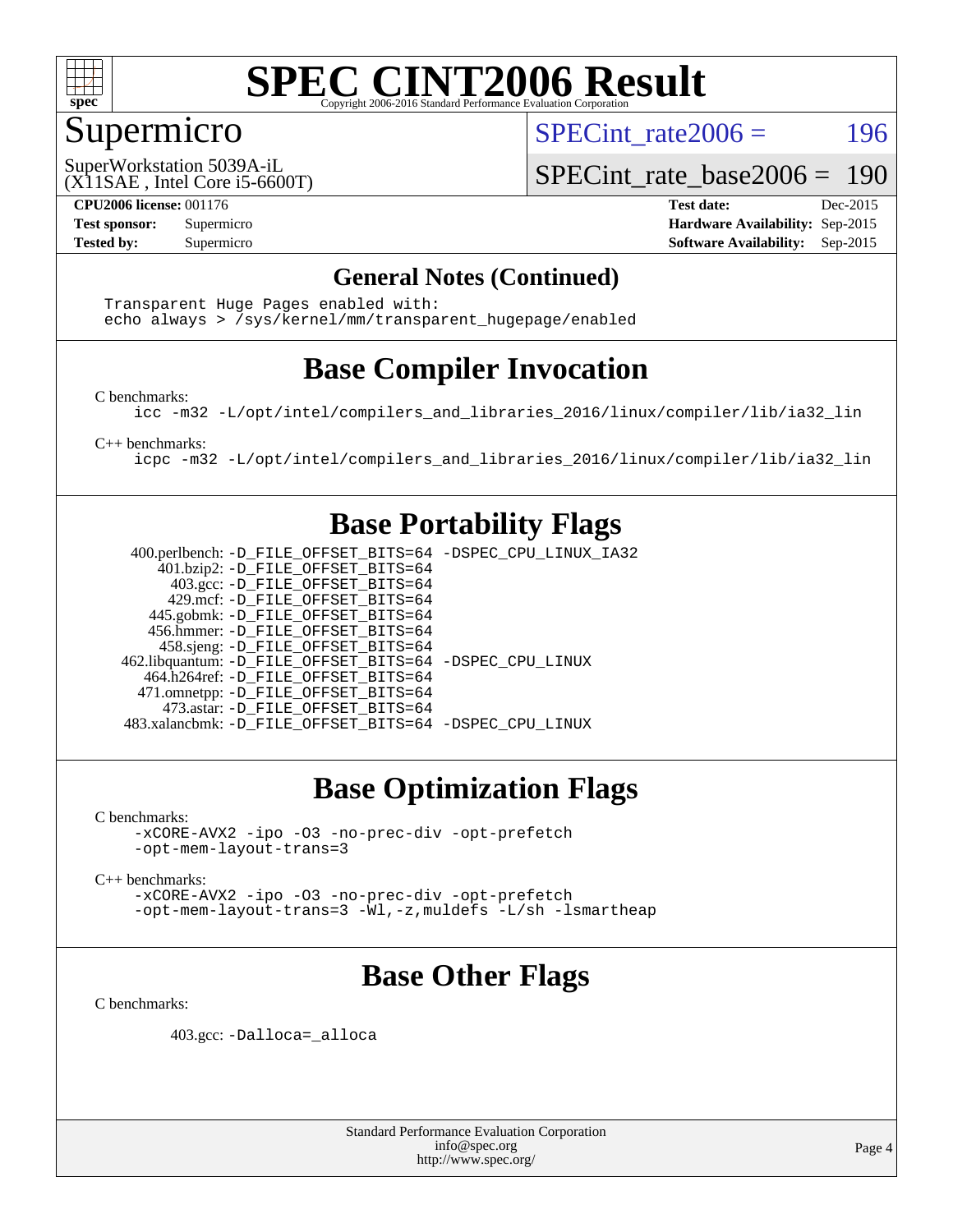

#### Supermicro

SPECint rate $2006 = 196$ 

(X11SAE , Intel Core i5-6600T) SuperWorkstation 5039A-iL

[SPECint\\_rate\\_base2006 =](http://www.spec.org/auto/cpu2006/Docs/result-fields.html#SPECintratebase2006) 190

| <b>Test sponsor:</b> | Supermicro |
|----------------------|------------|
| <b>Tested by:</b>    | Supermicro |

**[CPU2006 license:](http://www.spec.org/auto/cpu2006/Docs/result-fields.html#CPU2006license)** 001176 **[Test date:](http://www.spec.org/auto/cpu2006/Docs/result-fields.html#Testdate)** Dec-2015 **[Hardware Availability:](http://www.spec.org/auto/cpu2006/Docs/result-fields.html#HardwareAvailability)** Sep-2015 **[Software Availability:](http://www.spec.org/auto/cpu2006/Docs/result-fields.html#SoftwareAvailability)** Sep-2015

#### **[Peak Compiler Invocation](http://www.spec.org/auto/cpu2006/Docs/result-fields.html#PeakCompilerInvocation)**

[C benchmarks \(except as noted below\)](http://www.spec.org/auto/cpu2006/Docs/result-fields.html#Cbenchmarksexceptasnotedbelow):

[icc -m32 -L/opt/intel/compilers\\_and\\_libraries\\_2016/linux/compiler/lib/ia32\\_lin](http://www.spec.org/cpu2006/results/res2016q1/cpu2006-20151223-38507.flags.html#user_CCpeak_intel_icc_e10256ba5924b668798078a321b0cb3f)

400.perlbench: [icc -m64](http://www.spec.org/cpu2006/results/res2016q1/cpu2006-20151223-38507.flags.html#user_peakCCLD400_perlbench_intel_icc_64bit_bda6cc9af1fdbb0edc3795bac97ada53)

401.bzip2: [icc -m64](http://www.spec.org/cpu2006/results/res2016q1/cpu2006-20151223-38507.flags.html#user_peakCCLD401_bzip2_intel_icc_64bit_bda6cc9af1fdbb0edc3795bac97ada53)

456.hmmer: [icc -m64](http://www.spec.org/cpu2006/results/res2016q1/cpu2006-20151223-38507.flags.html#user_peakCCLD456_hmmer_intel_icc_64bit_bda6cc9af1fdbb0edc3795bac97ada53)

458.sjeng: [icc -m64](http://www.spec.org/cpu2006/results/res2016q1/cpu2006-20151223-38507.flags.html#user_peakCCLD458_sjeng_intel_icc_64bit_bda6cc9af1fdbb0edc3795bac97ada53)

#### [C++ benchmarks:](http://www.spec.org/auto/cpu2006/Docs/result-fields.html#CXXbenchmarks)

[icpc -m32 -L/opt/intel/compilers\\_and\\_libraries\\_2016/linux/compiler/lib/ia32\\_lin](http://www.spec.org/cpu2006/results/res2016q1/cpu2006-20151223-38507.flags.html#user_CXXpeak_intel_icpc_b4f50a394bdb4597aa5879c16bc3f5c5)

#### **[Peak Portability Flags](http://www.spec.org/auto/cpu2006/Docs/result-fields.html#PeakPortabilityFlags)**

 400.perlbench: [-D\\_FILE\\_OFFSET\\_BITS=64](http://www.spec.org/cpu2006/results/res2016q1/cpu2006-20151223-38507.flags.html#user_peakPORTABILITY400_perlbench_file_offset_bits_64_438cf9856305ebd76870a2c6dc2689ab) [-DSPEC\\_CPU\\_LP64](http://www.spec.org/cpu2006/results/res2016q1/cpu2006-20151223-38507.flags.html#b400.perlbench_peakCPORTABILITY_DSPEC_CPU_LP64) [-DSPEC\\_CPU\\_LINUX\\_X64](http://www.spec.org/cpu2006/results/res2016q1/cpu2006-20151223-38507.flags.html#b400.perlbench_peakCPORTABILITY_DSPEC_CPU_LINUX_X64) 401.bzip2: [-D\\_FILE\\_OFFSET\\_BITS=64](http://www.spec.org/cpu2006/results/res2016q1/cpu2006-20151223-38507.flags.html#user_peakPORTABILITY401_bzip2_file_offset_bits_64_438cf9856305ebd76870a2c6dc2689ab) [-DSPEC\\_CPU\\_LP64](http://www.spec.org/cpu2006/results/res2016q1/cpu2006-20151223-38507.flags.html#suite_peakCPORTABILITY401_bzip2_DSPEC_CPU_LP64) 403.gcc: [-D\\_FILE\\_OFFSET\\_BITS=64](http://www.spec.org/cpu2006/results/res2016q1/cpu2006-20151223-38507.flags.html#user_peakPORTABILITY403_gcc_file_offset_bits_64_438cf9856305ebd76870a2c6dc2689ab) 429.mcf: [-D\\_FILE\\_OFFSET\\_BITS=64](http://www.spec.org/cpu2006/results/res2016q1/cpu2006-20151223-38507.flags.html#user_peakPORTABILITY429_mcf_file_offset_bits_64_438cf9856305ebd76870a2c6dc2689ab) 445.gobmk: [-D\\_FILE\\_OFFSET\\_BITS=64](http://www.spec.org/cpu2006/results/res2016q1/cpu2006-20151223-38507.flags.html#user_peakPORTABILITY445_gobmk_file_offset_bits_64_438cf9856305ebd76870a2c6dc2689ab) 456.hmmer: [-D\\_FILE\\_OFFSET\\_BITS=64](http://www.spec.org/cpu2006/results/res2016q1/cpu2006-20151223-38507.flags.html#user_peakPORTABILITY456_hmmer_file_offset_bits_64_438cf9856305ebd76870a2c6dc2689ab) [-DSPEC\\_CPU\\_LP64](http://www.spec.org/cpu2006/results/res2016q1/cpu2006-20151223-38507.flags.html#suite_peakCPORTABILITY456_hmmer_DSPEC_CPU_LP64) 458.sjeng: [-D\\_FILE\\_OFFSET\\_BITS=64](http://www.spec.org/cpu2006/results/res2016q1/cpu2006-20151223-38507.flags.html#user_peakPORTABILITY458_sjeng_file_offset_bits_64_438cf9856305ebd76870a2c6dc2689ab) [-DSPEC\\_CPU\\_LP64](http://www.spec.org/cpu2006/results/res2016q1/cpu2006-20151223-38507.flags.html#suite_peakCPORTABILITY458_sjeng_DSPEC_CPU_LP64) 462.libquantum: [-D\\_FILE\\_OFFSET\\_BITS=64](http://www.spec.org/cpu2006/results/res2016q1/cpu2006-20151223-38507.flags.html#user_peakPORTABILITY462_libquantum_file_offset_bits_64_438cf9856305ebd76870a2c6dc2689ab) [-DSPEC\\_CPU\\_LINUX](http://www.spec.org/cpu2006/results/res2016q1/cpu2006-20151223-38507.flags.html#b462.libquantum_peakCPORTABILITY_DSPEC_CPU_LINUX) 464.h264ref: [-D\\_FILE\\_OFFSET\\_BITS=64](http://www.spec.org/cpu2006/results/res2016q1/cpu2006-20151223-38507.flags.html#user_peakPORTABILITY464_h264ref_file_offset_bits_64_438cf9856305ebd76870a2c6dc2689ab) 471.omnetpp: [-D\\_FILE\\_OFFSET\\_BITS=64](http://www.spec.org/cpu2006/results/res2016q1/cpu2006-20151223-38507.flags.html#user_peakPORTABILITY471_omnetpp_file_offset_bits_64_438cf9856305ebd76870a2c6dc2689ab) 473.astar: [-D\\_FILE\\_OFFSET\\_BITS=64](http://www.spec.org/cpu2006/results/res2016q1/cpu2006-20151223-38507.flags.html#user_peakPORTABILITY473_astar_file_offset_bits_64_438cf9856305ebd76870a2c6dc2689ab) 483.xalancbmk: [-D\\_FILE\\_OFFSET\\_BITS=64](http://www.spec.org/cpu2006/results/res2016q1/cpu2006-20151223-38507.flags.html#user_peakPORTABILITY483_xalancbmk_file_offset_bits_64_438cf9856305ebd76870a2c6dc2689ab) [-DSPEC\\_CPU\\_LINUX](http://www.spec.org/cpu2006/results/res2016q1/cpu2006-20151223-38507.flags.html#b483.xalancbmk_peakCXXPORTABILITY_DSPEC_CPU_LINUX)

#### **[Peak Optimization Flags](http://www.spec.org/auto/cpu2006/Docs/result-fields.html#PeakOptimizationFlags)**

[C benchmarks](http://www.spec.org/auto/cpu2006/Docs/result-fields.html#Cbenchmarks):

 400.perlbench: [-xCORE-AVX2](http://www.spec.org/cpu2006/results/res2016q1/cpu2006-20151223-38507.flags.html#user_peakPASS2_CFLAGSPASS2_LDCFLAGS400_perlbench_f-xAVX2_5f5fc0cbe2c9f62c816d3e45806c70d7)(pass 2) [-prof-gen:threadsafe](http://www.spec.org/cpu2006/results/res2016q1/cpu2006-20151223-38507.flags.html#user_peakPASS1_CFLAGSPASS1_LDCFLAGS400_perlbench_prof_gen_21a26eb79f378b550acd7bec9fe4467a)(pass 1) [-ipo](http://www.spec.org/cpu2006/results/res2016q1/cpu2006-20151223-38507.flags.html#user_peakPASS2_CFLAGSPASS2_LDCFLAGS400_perlbench_f-ipo)(pass 2) [-O3](http://www.spec.org/cpu2006/results/res2016q1/cpu2006-20151223-38507.flags.html#user_peakPASS2_CFLAGSPASS2_LDCFLAGS400_perlbench_f-O3)(pass 2) [-no-prec-div](http://www.spec.org/cpu2006/results/res2016q1/cpu2006-20151223-38507.flags.html#user_peakPASS2_CFLAGSPASS2_LDCFLAGS400_perlbench_f-no-prec-div)(pass 2) [-par-num-threads=1](http://www.spec.org/cpu2006/results/res2016q1/cpu2006-20151223-38507.flags.html#user_peakPASS1_CFLAGSPASS1_LDCFLAGS400_perlbench_par_num_threads_786a6ff141b4e9e90432e998842df6c2)(pass 1) [-prof-use](http://www.spec.org/cpu2006/results/res2016q1/cpu2006-20151223-38507.flags.html#user_peakPASS2_CFLAGSPASS2_LDCFLAGS400_perlbench_prof_use_bccf7792157ff70d64e32fe3e1250b55)(pass 2) [-auto-ilp32](http://www.spec.org/cpu2006/results/res2016q1/cpu2006-20151223-38507.flags.html#user_peakCOPTIMIZE400_perlbench_f-auto-ilp32)

 401.bzip2: [-xCORE-AVX2](http://www.spec.org/cpu2006/results/res2016q1/cpu2006-20151223-38507.flags.html#user_peakPASS2_CFLAGSPASS2_LDCFLAGS401_bzip2_f-xAVX2_5f5fc0cbe2c9f62c816d3e45806c70d7)(pass 2) [-prof-gen:threadsafe](http://www.spec.org/cpu2006/results/res2016q1/cpu2006-20151223-38507.flags.html#user_peakPASS1_CFLAGSPASS1_LDCFLAGS401_bzip2_prof_gen_21a26eb79f378b550acd7bec9fe4467a)(pass 1)  $-i\text{po}(pass 2)$  [-O3](http://www.spec.org/cpu2006/results/res2016q1/cpu2006-20151223-38507.flags.html#user_peakPASS2_CFLAGSPASS2_LDCFLAGS401_bzip2_f-O3) $(pass 2)$  [-no-prec-div](http://www.spec.org/cpu2006/results/res2016q1/cpu2006-20151223-38507.flags.html#user_peakPASS2_CFLAGSPASS2_LDCFLAGS401_bzip2_f-no-prec-div) $(pass 2)$ [-par-num-threads=1](http://www.spec.org/cpu2006/results/res2016q1/cpu2006-20151223-38507.flags.html#user_peakPASS1_CFLAGSPASS1_LDCFLAGS401_bzip2_par_num_threads_786a6ff141b4e9e90432e998842df6c2)(pass 1) [-prof-use](http://www.spec.org/cpu2006/results/res2016q1/cpu2006-20151223-38507.flags.html#user_peakPASS2_CFLAGSPASS2_LDCFLAGS401_bzip2_prof_use_bccf7792157ff70d64e32fe3e1250b55)(pass 2) [-opt-prefetch](http://www.spec.org/cpu2006/results/res2016q1/cpu2006-20151223-38507.flags.html#user_peakCOPTIMIZE401_bzip2_f-opt-prefetch) [-auto-ilp32](http://www.spec.org/cpu2006/results/res2016q1/cpu2006-20151223-38507.flags.html#user_peakCOPTIMIZE401_bzip2_f-auto-ilp32) [-ansi-alias](http://www.spec.org/cpu2006/results/res2016q1/cpu2006-20151223-38507.flags.html#user_peakCOPTIMIZE401_bzip2_f-ansi-alias)

403.gcc: [-xCORE-AVX2](http://www.spec.org/cpu2006/results/res2016q1/cpu2006-20151223-38507.flags.html#user_peakCOPTIMIZE403_gcc_f-xAVX2_5f5fc0cbe2c9f62c816d3e45806c70d7) [-ipo](http://www.spec.org/cpu2006/results/res2016q1/cpu2006-20151223-38507.flags.html#user_peakCOPTIMIZE403_gcc_f-ipo) [-O3](http://www.spec.org/cpu2006/results/res2016q1/cpu2006-20151223-38507.flags.html#user_peakCOPTIMIZE403_gcc_f-O3) [-no-prec-div](http://www.spec.org/cpu2006/results/res2016q1/cpu2006-20151223-38507.flags.html#user_peakCOPTIMIZE403_gcc_f-no-prec-div)

 $429$ .mcf: basepeak = yes

Continued on next page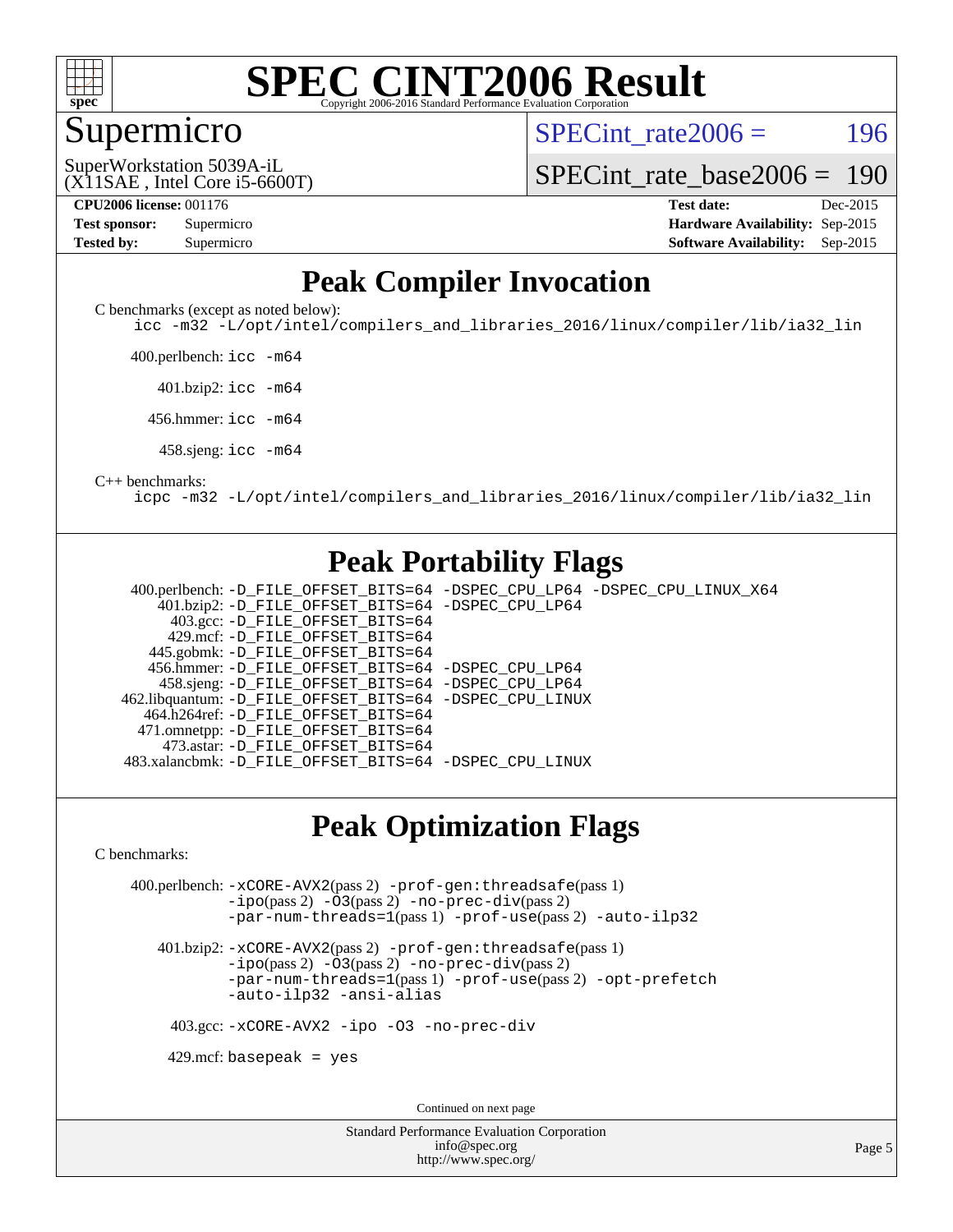

## Supermicro

SPECint rate $2006 = 196$ 

(X11SAE , Intel Core i5-6600T) SuperWorkstation 5039A-iL

[SPECint\\_rate\\_base2006 =](http://www.spec.org/auto/cpu2006/Docs/result-fields.html#SPECintratebase2006) 190

**[CPU2006 license:](http://www.spec.org/auto/cpu2006/Docs/result-fields.html#CPU2006license)** 001176 **[Test date:](http://www.spec.org/auto/cpu2006/Docs/result-fields.html#Testdate)** Dec-2015 **[Test sponsor:](http://www.spec.org/auto/cpu2006/Docs/result-fields.html#Testsponsor)** Supermicro **[Hardware Availability:](http://www.spec.org/auto/cpu2006/Docs/result-fields.html#HardwareAvailability)** Sep-2015 **[Tested by:](http://www.spec.org/auto/cpu2006/Docs/result-fields.html#Testedby)** Supermicro **Supermicro [Software Availability:](http://www.spec.org/auto/cpu2006/Docs/result-fields.html#SoftwareAvailability)** Sep-2015

### **[Peak Optimization Flags \(Continued\)](http://www.spec.org/auto/cpu2006/Docs/result-fields.html#PeakOptimizationFlags)**

```
 445.gobmk: -xCORE-AVX2(pass 2) -prof-gen:threadsafe(pass 1)
                -prof-use(pass 2) -par-num-threads=1(pass 1) -ansi-alias
                -opt-mem-layout-trans=3
       456.hmmer: -xCORE-AVX2 -ipo -O3 -no-prec-div -unroll2 -auto-ilp32
        458.sjeng: -xCORE-AVX2(pass 2) -prof-gen:threadsafe(pass 1)
                -i\text{po}(pass 2) -\overline{O}3(pass 2)-no-prec-div(pass 2)
                -par-num-threads=1-prof-use-unroll4
                -auto-ilp32
    462.libquantum: basepeak = yes
      464.h264ref: -xCORE-AVX2(pass 2) -prof-gen:threadsafe(pass 1)
                -ipo(pass 2) -O3(pass 2) -no-prec-div(pass 2)
               -par-num-threads=1(pass 1) -prof-use(pass 2) -unroll2
                -ansi-alias
C++ benchmarks: 
      471.omnetpp: -xCORE-AVX2(pass 2) -prof-gen:threadsafe(pass 1)
               -no-prec-div(pass 2)-par-num-threads=1(pass 1) -prof-use(pass 2) -ansi-alias
                -opt-ra-region-strategy=block -Wl,-z,muldefs
                -L/sh -lsmartheap
         473.astar: basepeak = yes
    483.xalancbmk: basepeak = yes
```
# **[Peak Other Flags](http://www.spec.org/auto/cpu2006/Docs/result-fields.html#PeakOtherFlags)**

[C benchmarks](http://www.spec.org/auto/cpu2006/Docs/result-fields.html#Cbenchmarks):

403.gcc: [-Dalloca=\\_alloca](http://www.spec.org/cpu2006/results/res2016q1/cpu2006-20151223-38507.flags.html#b403.gcc_peakEXTRA_CFLAGS_Dalloca_be3056838c12de2578596ca5467af7f3)

The flags files that were used to format this result can be browsed at <http://www.spec.org/cpu2006/flags/Intel-ic16.0-official-linux64.html> <http://www.spec.org/cpu2006/flags/Supermicro-Platform-Settings-V1.2-revH.html>

You can also download the XML flags sources by saving the following links: <http://www.spec.org/cpu2006/flags/Intel-ic16.0-official-linux64.xml> <http://www.spec.org/cpu2006/flags/Supermicro-Platform-Settings-V1.2-revH.xml>